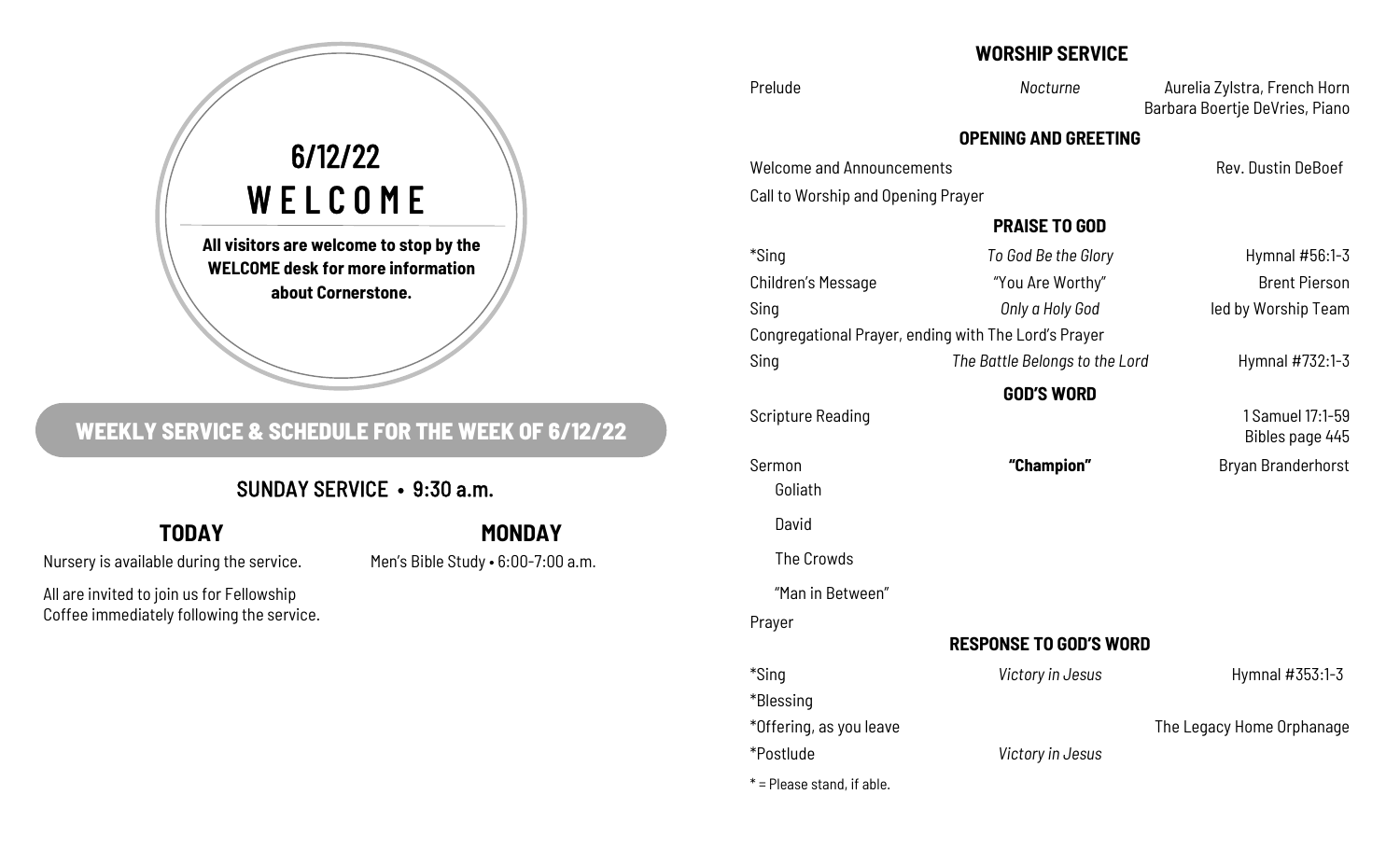# **June 12, 2022 News and Announcements**



BUILDING COURAGEOUS, AUTHENTIC CHRIST FOLLOWERS.

**OFFERINGS:** June 19: The Well; June 26: Crossroads Prison Ministries

**NURSERY**: Today: Stephanie Roose, Emily Boender June 19: Lisa Van Kooten, Sarah Vickland, Alexis Vos

**DOOR GREETERS**: Today: Steven & Kala Talsma, Bernie & Lois Beekhuizen June 19: Brent & Susan Pierson, Will & Taylor Vande Voort

**FELLOWSHIP COFFEE:** C = 3-4 Dozen Cookies; J = 1 gal. Juice; S = Serve

Today: Ruth Van Hal – C,J; Glenda Van Kooten – C,J,S; Lola Spoelstra – C,S

June 19: Kim Roose – C; Joyce Vander Molen – C,J,S; Sharon Walker – C,S

**TODAY**: We welcome Bryan Branderhorst who will be preaching. Bryan grew up at Pella II CRC. He and his wife Tracey and their five children live in Bellflower, CA. Bryan is the pastor at Long Beach CRC and Tracey is a 7<sup>th</sup> grade English teacher at Valley Christian Schools.

**NEXT SUNDAY**: Joel Rietema will be preaching at our worship service next Sunday.

**MONDAY MORNING MEN'S BIBLE STUDY** - Mondays, 6:00-7:00 a.m. we have a weekly Bible study here at Cornerstone. Join us as we go through the Belgic Confession. This week we'll go through Article 26 on Intercession. If you have any questions, talk to Steven Talsma or Dave Stevenson.

**MUSICAL FATHERS / CHILDREN**: If you would like to share your musical talent in worship on Father's Day, June 19, please contact Barbara Boertje DeVries - worship@cornerstonepella.org by today, June 12.

**ANGEL TREE**: Our church will be hosting Angel Tree Kids by serving breakfast and supper on June 23. Some help to serve is needed - a sign up sheet is on the table in the fellowship hall. Thank you!

#### **JUNE 2022 COUNCIL REPORT**

- Interim Pastor Preparations are underway for Pastor Jack Vanden Heuvel and wife Karen to join us. Their first Sunday is scheduled to be July 3. The parsonage has been cleaned and donated furnishings are being moved in. Please join us in praying for their time here and in warmly welcoming them back.
- Pastor Search The Pastor Search Task Force is assembling. Six members have stepped forward to serve on this team. These individuals are: Bev DeVries, Robin Pfalzgraf, Brent Pierson, Gerald Van Dusseldorp, Joseph Van Haaften, and Brooke Van Woerkom. We thank each of them for their willingness to serve in this capacity. Please join us in praying for this team as they begin this work, and for God's guidance throughout this process.
- Safe Church A Safe Church policy has been drafted and is being reviewed by Council. It aims to: 1. Promote a safe environment that is free of abuse for children, youth, as well as adults, and 2. To help identify and appropriately address suspected abuse. (continued on back)